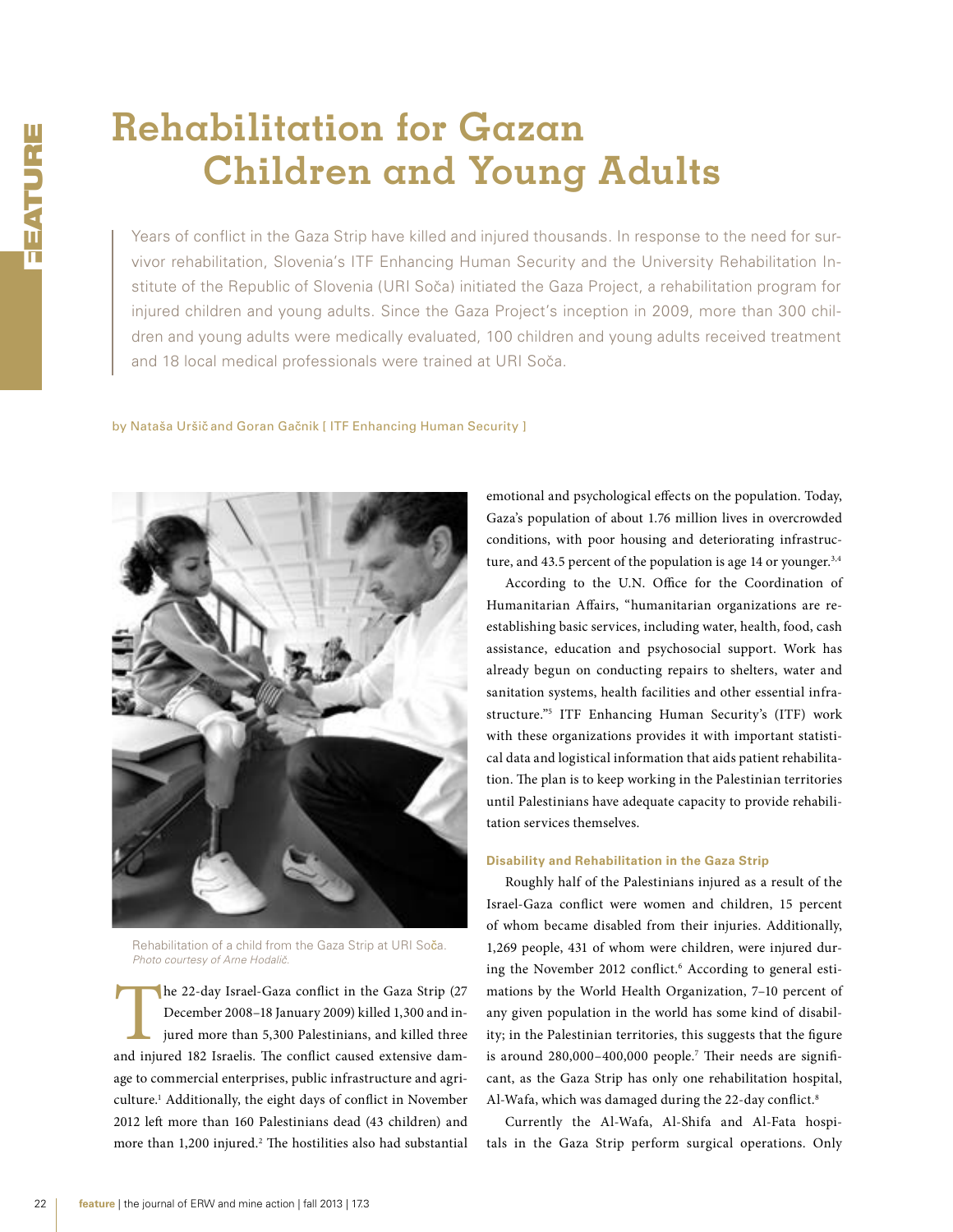one prosthetic workshop, the Artificial Limbs and Polio Center (ALPC), produces lower-limb prostheses. In addition, the United Nations Relief and Works Agency for Palestine Refugees in the Near East (UNRWA) has seven outpatient clinics providing medical services to residents of the Gaza Strip. Besides ALPC and UNRWA, local rehabilitation societies also provide basic services to patients, mostly related

to home visits (i.e., physiotherapy, adaptation of homes and accessibility). Jabalia Rehabilitation Society, National Society for Rehabilitation Care, Society of Physically Handicapped People, Association for the Injured, Sanabel Asthma Energy and the Blind Society all provide these types of services.

In addition to the lack of medical resources, disabled people in the Gaza Strip face professional and social discrimination. Although attitudes toward persons with disabilities injured in the First Intifada, a 1987 uprising among Gaza Strip Palestinians, are less discriminatory (those individuals are commonly regarded as heroes by other Palestinians), most persons with disabilities in Gaza generally face discrimination on a daily basis. People with multiple or hidden disabilities (for example, a physical impairment combined with an intellectual impairment), disabled women, and mothers of disabled children often face harsher discrimination. Restrictions of movement at security checkpoints pose particular challenges for people with limited mobility (wheelchair users, people on crutches), intellectual impairments and visual disabilities.



Medical triage in the Gaza Strip. *Photo courtesy of the ITF.*

Although physical- and mentalrehabilitation systems have developed in recent years in the Gaza Strip, many injured persons, especially children, cannot access proper medical treatment and devices because of lack of money, long waiting lists and political problems.

## **The Gaza Project**

The former President of the Republic of Slovenia, Dr. Danilo Türk, visited Ramallah, in the Palestinian territories on 30 January 2009, where he met with Palestinian Authority President Mahmoud Abbas and former Prime Minister of the Palestinian National Authority, Salam Fayyad. They discussed the humanitarian needs in the Gaza Strip and possibilities for Slovenia to provide meaningful and targeted humanitarian assistance. Through the International Trust Fund (ITF), more than US\$2 million was raised for the Gaza Project, a project that finds ways to help children and young adults in the Gaza Strip obtain the treatment they need.

Following these meetings, ITF, in cooperation with their implementing partner University Rehabilitation

Institute Republic of Slovenia (URI Soča), developed Gaza-specific projects that included physical and mental rehabilitation and local capacity building. ITF also cooperated with local organizations in the Gaza Strip, including ALPC, UNRWA, the Palestinian Trauma Center, Martyrs and Casualties Families Care Association, and the Assalama Charitable Society, to help identify children and young adults needing immediate treatment. ITF, in close cooperation with the Ministry of Foreign Affairs of the Republic of Slovenia, Slovenian embassies in Israel and Egypt, and the Representative Office of the Republic of Slovenia to the Palestinian National Authority in Ramallah, enabled the safe transportation of Gazan children to Slovenia for treatment and rehabilitation.

On 10 June 2009, the first group of 21 children, selected for injuries that could not be successfully treated in the Gaza Strip, arrived at URI Soča. The URI Soča medical team examined the selected children. Eleven children were missing one or more limbs for a total of 16 amputations: seven transtibial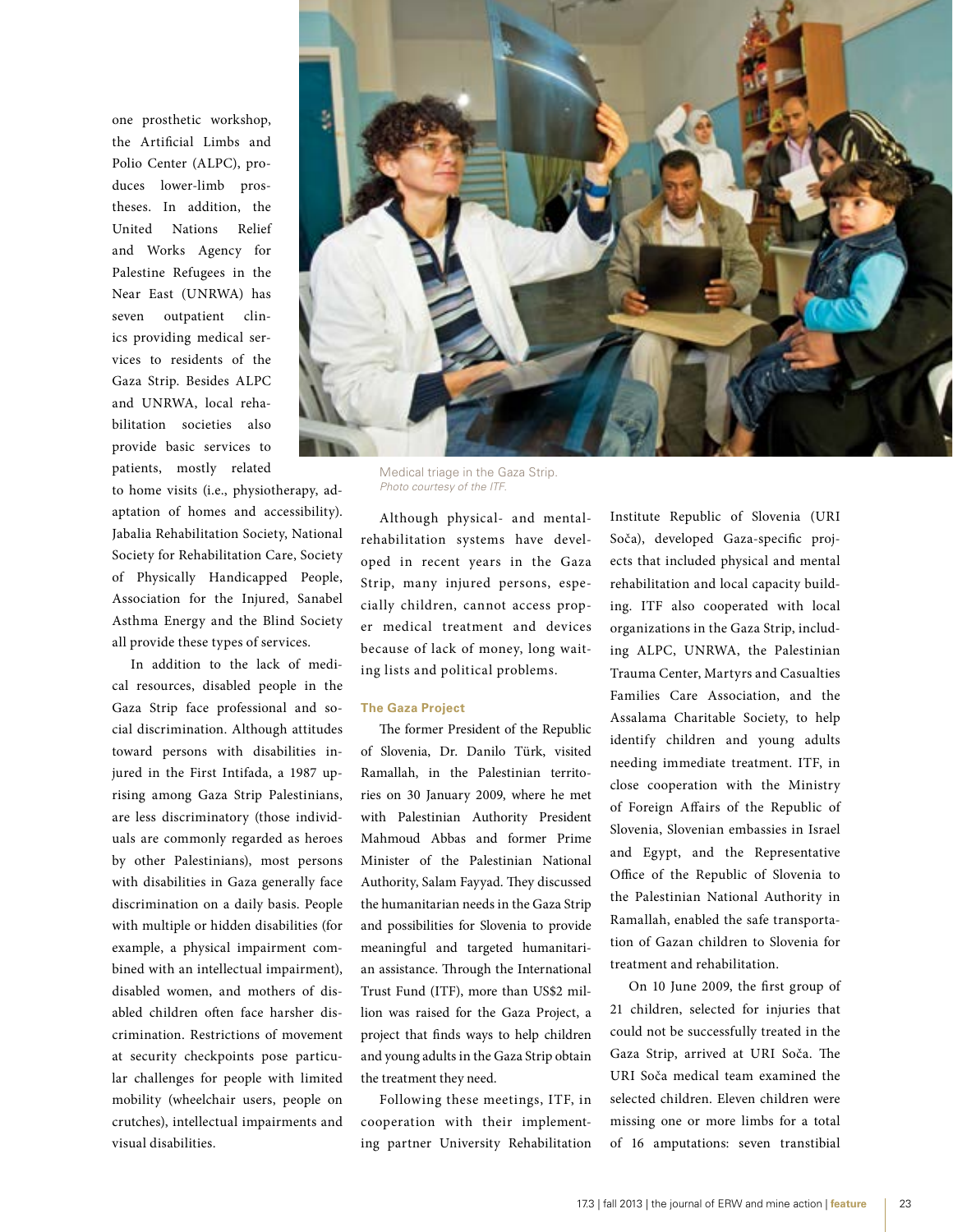amputations, five transfemoral amputations and four upperlimb amputations. Three children suffered from severe traumatic brain injury, three from spinal cord injury, three from peripheral nerve and soft tissue lesions, and one from congenital hip-development disorder.

Since the program's inception in 2009, the URI Soča medical team evaluated 300 children and young adults, aged seven months to 22 years in the Gaza Strip. Of these, 100 were admitted into the one-month rehabilitation program at URI Soča. After admission, the patients underwent a thorough examination by a medical team consisting of a medical doctor, physical and rehabilitation specialist, nurse, physiotherapist, occupational therapist, medical technician and in some cases a psychologist, neurologist and an internist. Rehabilitation goals and individual rehabilitation plans were designed for each patient.

These plans included the necessary physiotherapy, occupational therapy, and fitting of prostheses and orthoses as well as other technical devices, such as powered wheelchairs, orthopedic shoes, crutches, walkers, therapeutic tricycles, standers and lumbar-support belts. During rehabilitation, further diagnostics were performed, including electromyography, X-ray and examination by consultants at the University Medical Center in Ljubljana, Slovenia. Rehabilitation plans and goals were adjusted according to new diagnostic data. The patients' health was monitored by the physical-medicine and rehabilitation-specialist physician on duty, a registered nurse and a medical technician.

The prosthetic and orthosis technicians were responsible for the production, testing and fitting of the medical aids, such as lower and upper limb prostheses and knee, ankle and foot orthoses. In some cases (especially with children less

# *Case Study From the Gaza Project:*  Jamila Alhabbash's Story



Jamila. *Photo courtesy of Arne Hodalič* and Jaber *El Masrey.*

amila was born in the Gaza<br>Strip. She dreamed about her<br>future and a career in journal-<br>ism. On 4 January 2009 she was on amila was born in the Gaza Strip. She dreamed about her future and a career in journala roof feeding doves with her sister Shatha, brother Mohamed, and cousins Isra and Mahmoud when a rocket struck—killing Shatha and Isra. Mohamed lost one leg. Jamila was severely injured and had both legs amputated above the knees.

Jamila was in a coma for a week. When she woke, the doctor told her that she lost both legs but would recover. In those first moments, she did not feel that she had lost parts of her body and did not understand what it is like to depend on a wheelchair for mobility. Throughout her recovery, she continued to dream about being a journalist.

ITF/URI Soča invited Jamila to participate in 2009 in the one-month rehabilitation program. She went through intensive medical rehabili-

tation including physiotherapy and occupational therapy. URI Soča fitted her with sophisticated, active above-knee prostheses. Jamila was also equipped with a wheelchair and crutches. Naturally, as Jamila grew, she had to be fitted with new prostheses. She attended the rehabilitation at URI Soča for a second time, as she was included in the ninth group in October 2012, when she received additional physiotherapy and was equipped with new prostheses.

Following proper rehabilitation and fitting with quality prostheses, Jamila enrolled in Al-Aqsa University to study journalism. Now she is undergoing field training with the Ma'an News Agency and has an opportunity to fulfill her lifelong ambition.

than eight years old) parents traveled to the rehabilitation program in Slovenia with their children. Parents and their children were educated about how to use and maintain the medical aids during rehabilitation treatment in Slovenia. Technicians in rehabilitation engineering worked on the application of other medical aids such as individually adjusted wheelchairs, walkers and other devices to help the patients with daily activities in their living environment.

Besides the regular rehabilitative program, the children participated in other information-sharing activities presented by a psychologist and a group of volunteers. Children also went on several trips to Slovenian tourist sites, including Postojna Cave, Lake Bled, and the Adriatic Sea. In the afternoon, they exchanged knowledge about Arabic and Slovenian cultures with Slovenian volunteers in various workshops. The children also enjoyed the cooking lessons in which they prepared traditional Slovenian dishes.

Two to three Gazan medical and rehabilitation professionals escorted each group of patients to Slovenia for treatment, where they also received training. In total, 18 doctors, physiotherapists, occupational therapists, nurses and